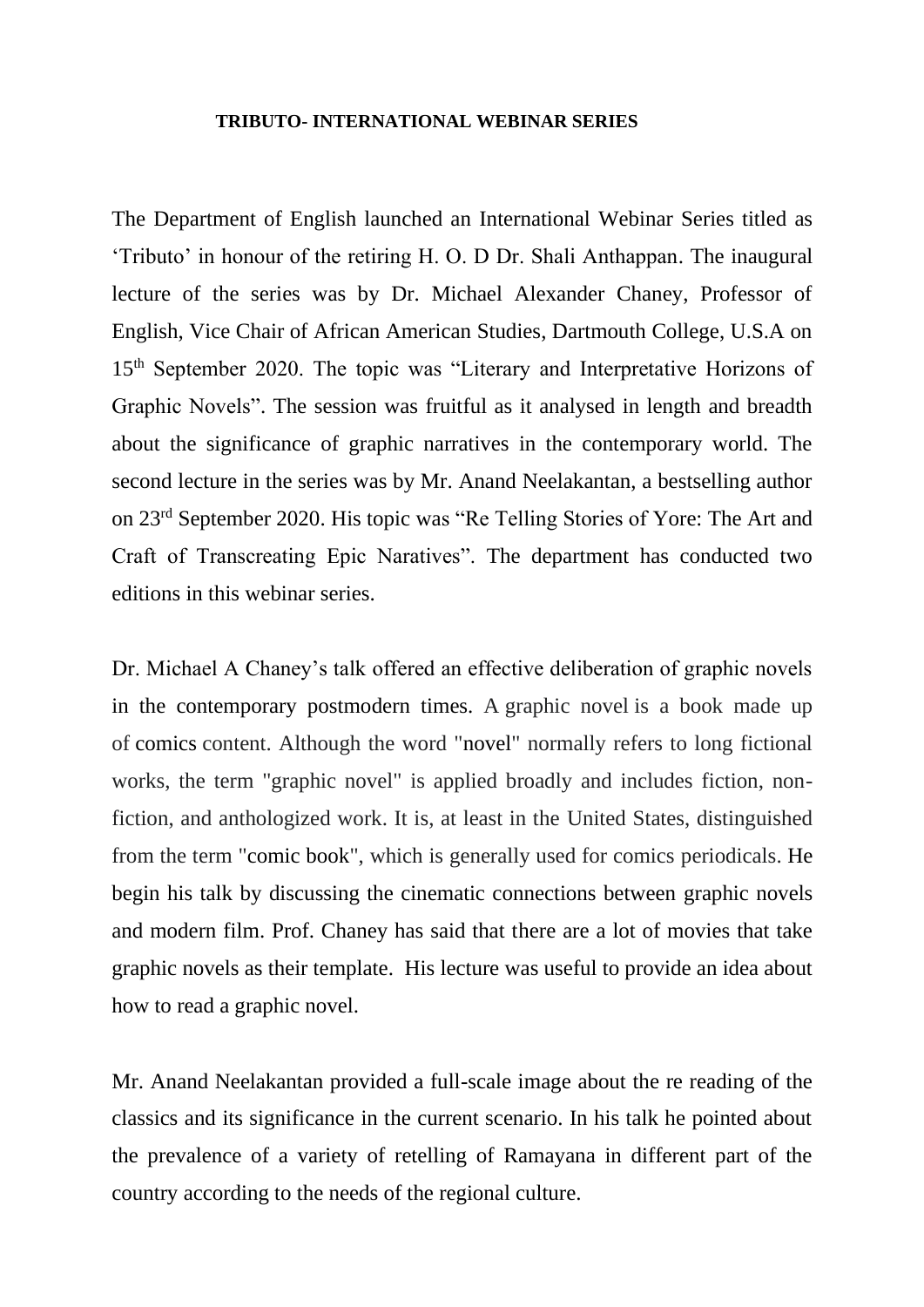

Inaugural Lecture: The Literary and Interpretative **Horizons of Graphic Narratives** Dr. Michael A Chaney

Professor of English, Vice-Chair of<br>African and African American Studies<br>Dartmouth College, USA

# $\begin{tabular}{ll} \textbf{About the College} & \textbf{1} & \textbf{1} & \textbf{1} & \textbf{1} & \textbf{1} & \textbf{1} & \textbf{1} & \textbf{1} & \textbf{1} & \textbf{1} & \textbf{1} & \textbf{1} & \textbf{1} & \textbf{1} & \textbf{1} & \textbf{1} & \textbf{1} & \textbf{1} & \textbf{1} & \textbf{1} & \textbf{1} & \textbf{1} & \textbf{1} & \textbf{1} & \textbf{1} & \textbf{1} & \textbf{1} & \textbf{1} & \textbf{1} &$ innovation

The Department of English<br>English Krain of The Mission<br>To train young women in English language<br>skills and to impart the values of life<br>mirrored in literature, thereby moulding<br>them into integrated personalities fit for<br>th

CLICK HERE TO REGISTER

Registration closes on<br>12 September 2020

For ease of communication,<br>kindly join the Whatsapp<br>group using the link provided<br>on registration.  $\odot$ 

#### Dr. Michael Alexander Chaney

ur. minister Marian Charles and Black Charles Scheme Scheme Scheme Scheme Scheme Scheme Scheme Scheme Scheme Scheme Scheme Scheme Scheme Scheme Scheme Scheme Scheme Scheme Scheme Scheme Scheme Scheme Scheme Scheme Scheme S

For any queries, please

contact:<br>Dr Asha Thomas (Coordinator):<br>akkuabbeyegmail.com,<br>+918281365884 Dr Sajo Jose: drsajojose@stjosephs.edu.in,<br>+919349653312 +71754+7003012<br>| Amaldev P J:<br>| amaldevpjofficial@gmail.com,<br>| 4919895797133